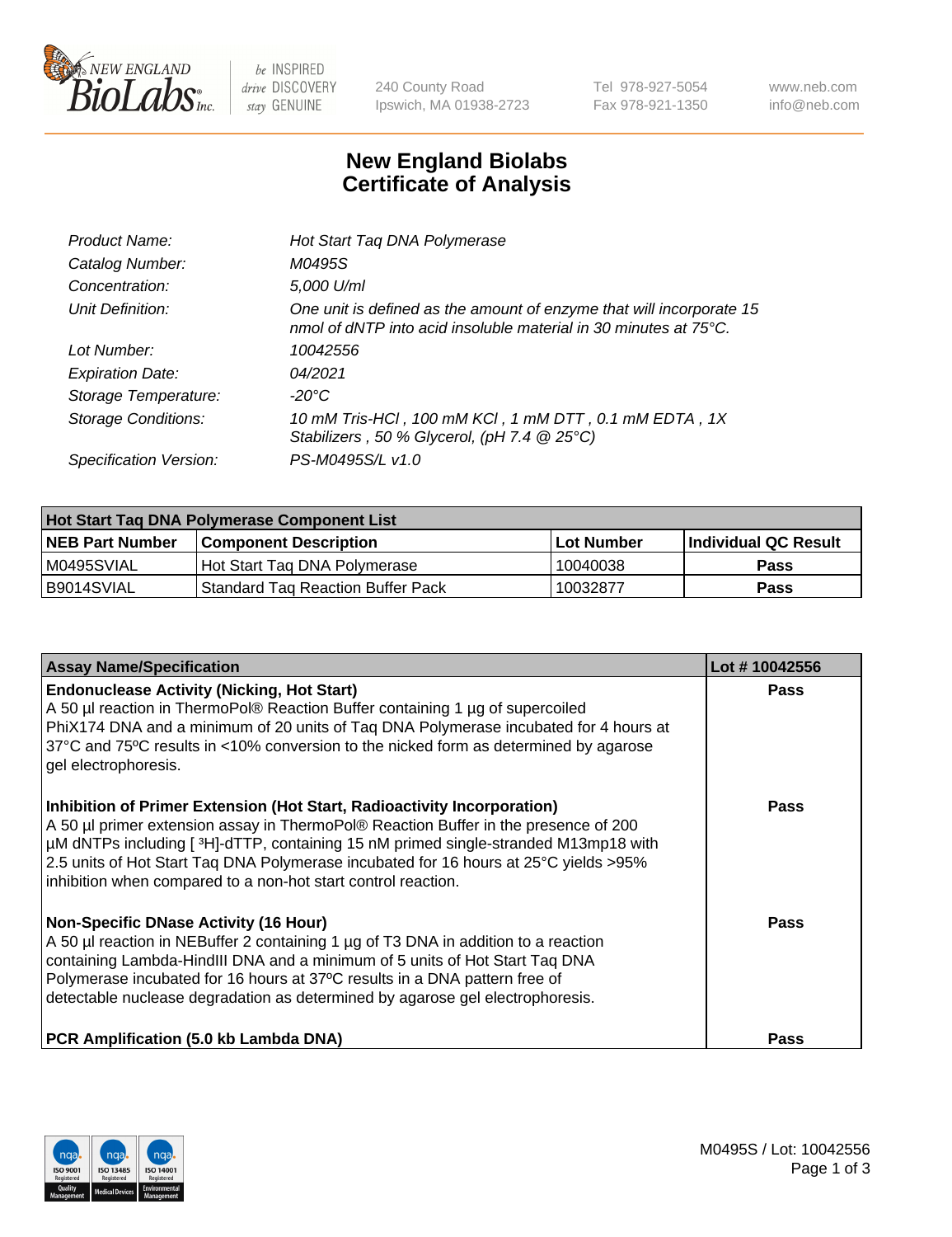

 $be$  INSPIRED drive DISCOVERY stay GENUINE

240 County Road Ipswich, MA 01938-2723 Tel 978-927-5054 Fax 978-921-1350 www.neb.com info@neb.com

| <b>Assay Name/Specification</b>                                                                                                                                                                                                                                                                                                                                                                                                                                       | Lot #10042556 |
|-----------------------------------------------------------------------------------------------------------------------------------------------------------------------------------------------------------------------------------------------------------------------------------------------------------------------------------------------------------------------------------------------------------------------------------------------------------------------|---------------|
| A 50 µl reaction in ThermoPol® Reaction Buffer in the presence of 200 µM dNTPs and<br>0.2 µM primers containing 5 ng Lambda DNA with 1.25 units of Hot Start Taq DNA<br>Polymerase for 25 cycles of PCR amplification results in the expected 5.0 kb<br>product.                                                                                                                                                                                                      |               |
| PCR Amplification (Hot Start 2 kb Lambda DNA)<br>A 50 µl reaction in ThermoPol® Reaction Buffer in the presence of 200 µM dNTPs and<br>0.2 µM primers containing 20 pg Lambda DNA and 100 ng Human Genomic DNA with 1.25<br>units of Hot Start Taq DNA Polymerase for 30 cycles of PCR amplification results in<br>an increase in yield of the 2 kb Lambda product and a decrease in non-specific<br>genomic bands when compared to a non-hot start control reaction. | <b>Pass</b>   |
| <b>Phosphatase Activity (pNPP)</b><br>A 200 µl reaction in 1M Diethanolamine, pH 9.8, 0.5 mM MgCl2 containing 2.5 mM<br>p-Nitrophenyl Phosphate (pNPP) and a minimum of 100 units Taq DNA Polymerase<br>incubated for 4 hours at 37°C yields <0.0001 unit of alkaline phosphatase activity<br>as determined by spectrophotometric analysis.                                                                                                                           | <b>Pass</b>   |
| <b>Protein Purity Assay (SDS-PAGE)</b><br>Taq DNA Polymerase is ≥ 99% pure as determined by SDS-PAGE analysis using Coomassie<br>Blue detection.                                                                                                                                                                                                                                                                                                                      | Pass          |
| <b>qPCR DNA Contamination (E. coli Genomic)</b><br>A minimum of 5 units of Hot Start Taq DNA Polymerase is screened for the presence of<br>E. coli genomic DNA using SYBR® Green qPCR with primers specific for the E. coli 16S<br>rRNA locus. Results are quantified using a standard curve generated from purified E.<br>coli genomic DNA. The measured level of E. coli genomic DNA contamination is $\leq 1$ E.<br>coli genome.                                   | <b>Pass</b>   |
| <b>RNase Activity (Extended Digestion)</b><br>A 10 µl reaction in NEBuffer 4 containing 40 ng of a 300 base single-stranded RNA<br>and a minimum of 1 µl of Hot Start Taq DNA Polymerase is incubated at 37°C. After<br>incubation for 16 hours, >90% of the substrate RNA remains intact as determined by<br>gel electrophoresis using fluorescent detection.                                                                                                        | Pass          |
| Single Stranded DNase Activity (Hot Start, FAM-Labeled Oligo)<br>A 50 µl reaction in ThermoPol® Reaction Buffer containing a 10 nM solution of a<br>fluorescent internal labeled oligonucleotide and a minimum of 25 units of Taq DNA<br>Polymerase incubated for 30 minutes at 37°C and 75°C yields <10% degradation as<br>determined by capillary electrophoresis.                                                                                                  | <b>Pass</b>   |

This product has been tested and shown to be in compliance with all specifications.